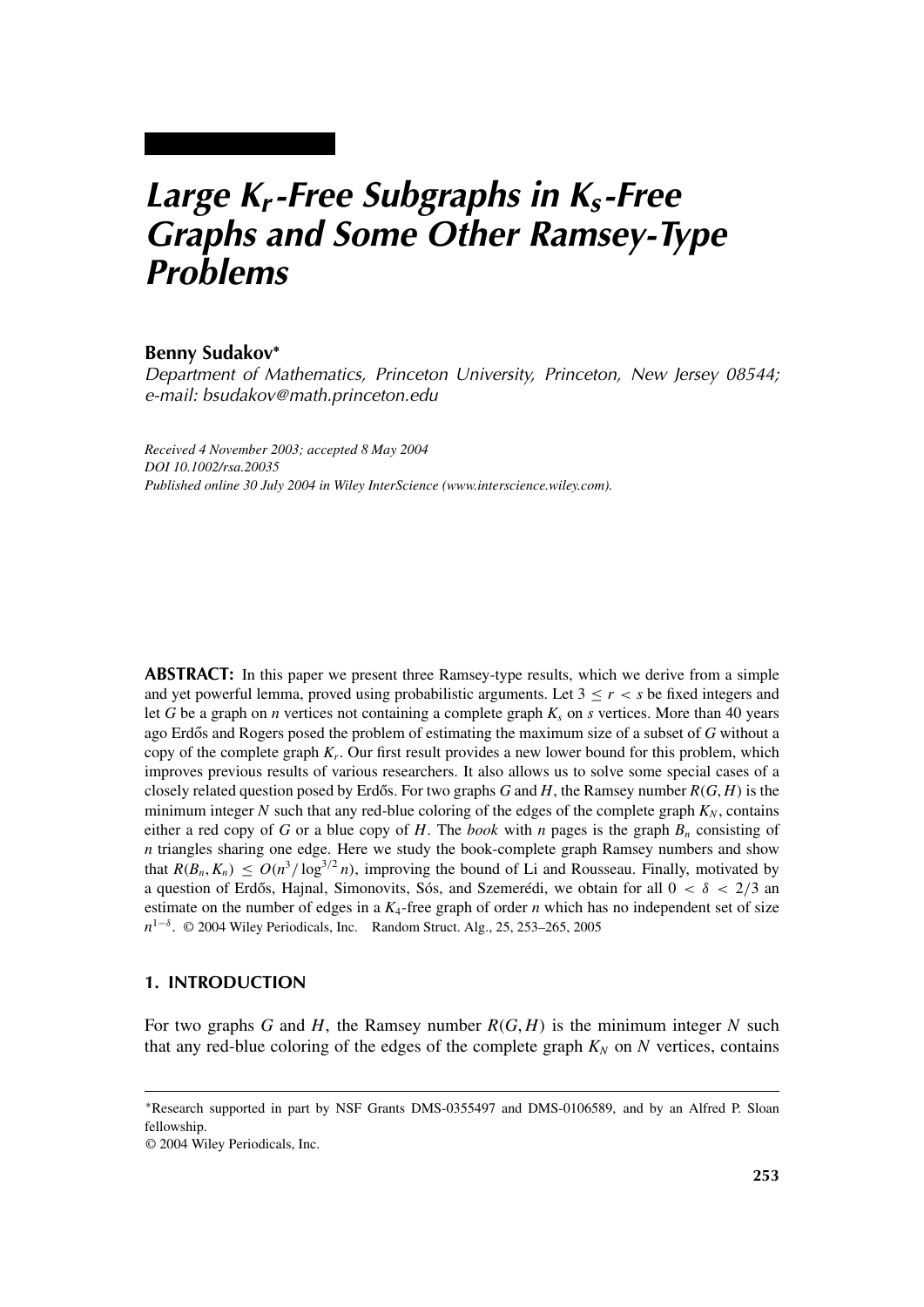either a red copy of *G* or a blue copy of *H*. The problem of determining or accurately estimating Ramsey numbers is one of the central problems in modern Combinatorics, and it has received a considerable attention (see, e.g., [13], [6]). The classical Ramsey numbers are those of the complete graphs and are denoted by  $R(s, t) = R(K_s, K_t)$ .

A more general function than  $R(s, t)$  was first considered (for a special case) by Erdős and Gallai in [9]. Suppose  $2 \le r < s < n$  are integers and let G be a  $K_s$ -free graph. Denote by  $f_r(G)$  the maximum cardinality of a subset of vertices of G that contains no copy of  $K_r$ , and define

$$
f_{r,s}(n)=\min f_r(G),
$$

where the minimum is taken over all  $K_s$ -free graphs on *n* vertices. It is easy to see that for  $r = 2$ , we have that  $f_{2s}(n) < t$  if and only if the Ramsey number  $R(s, t)$  satisfies  $R(s, t) > n$ . Therefore, the problem of determining the function  $f_{r,s}(n)$  extends that of determining Ramsey numbers.

Erdős and Rogers [11] considered the case of fixed  $s, r = s - 1$  and *n* tending to infinity. They proved that there exist a constant  $\epsilon(s)$  and a  $K_s$ -free graph *G* of order *n*, such that every induced subgraph of *G* of order  $n^{1-\epsilon(s)}$  contains a copy of  $K_{s-1}$ , i.e.,  $f_{s-1,s}(n) \leq n^{1-\epsilon(s)}$ . The next step came about 30 years later when Bollobás and Hind [5] improved the result of Erdős and Rogers. They also obtained the following first lower bound,  $f_{r,s}(n) \ge n^{1/(s-r+1)}$ . Later, their bounds were again improved by Krivelevich, who in [16], [17] showed that

$$
c_1 n^{1/(s-r+1)} (\log \log n)^{1-1/(s-r+1)} \leq f_{r,s}(n) \leq c_2 n^{r/(s+1)} (\log n)^{1/(r-1)},
$$

where  $c_1, c_2$  are positive constants depending only on  $r$  and  $s$ . Most of these results were obtained using the probabilistic method. Recently, two explicit constructions which provide an upper bound on  $f_{rs}(n)$  were obtained by Alon and Krivelevich in [1].

As one can see, the upper bound on  $f_{r,s}(n)$  has attracted a lot of attention and been improved considerably during the last forty years. On the other hand, not much progress was made on obtaining good lower bounds. As pointed by Bollobás and Hind [5], no essentially nontrivial lower bound was known. Recently the first such bound was obtained in [22], where it was proved that  $f_{r,s}(n) \ge \Omega(n^{b_s})$ , with  $b_s$  satisfying  $1/b_{s+1} = 1 + \frac{1}{r-1} \sum_{i=0}^{r-2} 1/b_{s-i}$  if *r* was proved that  $f_{r,s}(n) \leq 3a(n)$ , which  $v_s$  satisfying  $f_{r,s+1} = 1 + \sum_{r=1}^{r-1} \sum_{i=0}^{r-1} 1 + \sum_{r=1}^{r-1} \sum_{i=0}^{r-1} 1$ . In [22] it was also proved that this recursion implies that  $f_{r,s}(n) \geq \Omega(n^{r/(2s)+O(1/s^2)})$ . But despite this improvement, there was still a large gap between lower and upper bounds for  $f_{r,s}(n)$ .

In this paper we will obtain a new lower bound which slightly reduces this gap. Let  $r \geq 3$ and let  $a<sub>s</sub>$  be the sequence which satisfies

$$
a_3 = \dots = a_r = 1,
$$
  $a_{r+1} = \frac{3r - 4}{5r - 6},$  and  

$$
\frac{1}{a_{s+1}} = 1 + \frac{1}{r-1} \sum_{i=0}^{r-2} \frac{1}{a_{s-i}} \quad \forall s \ge r + 1.
$$

We show that if  $s > r + 1$  then  $f_{r,s}(n) \ge \Omega(n^{a_s})$ . This improves the above mentioned result from [22], since it is easy to see from the definitions that  $a_s > b_s$  for all  $s \ge r + 1$ . Our bound can be further improved by a polylogarithmic factor using rather standard techniques. We will illustrate this by proving that  $f_{3,5} \ge \Omega\left(n^{5/12} \frac{\log^{1/3} n}{(\log \log n)^{1/12}}\right)$ . Also, using the new bound, we can make some progress on the following question of Erdős. In [8] he asked to estimate  $f_{r,s}(n)$  as accurate as possible and, in particular to show that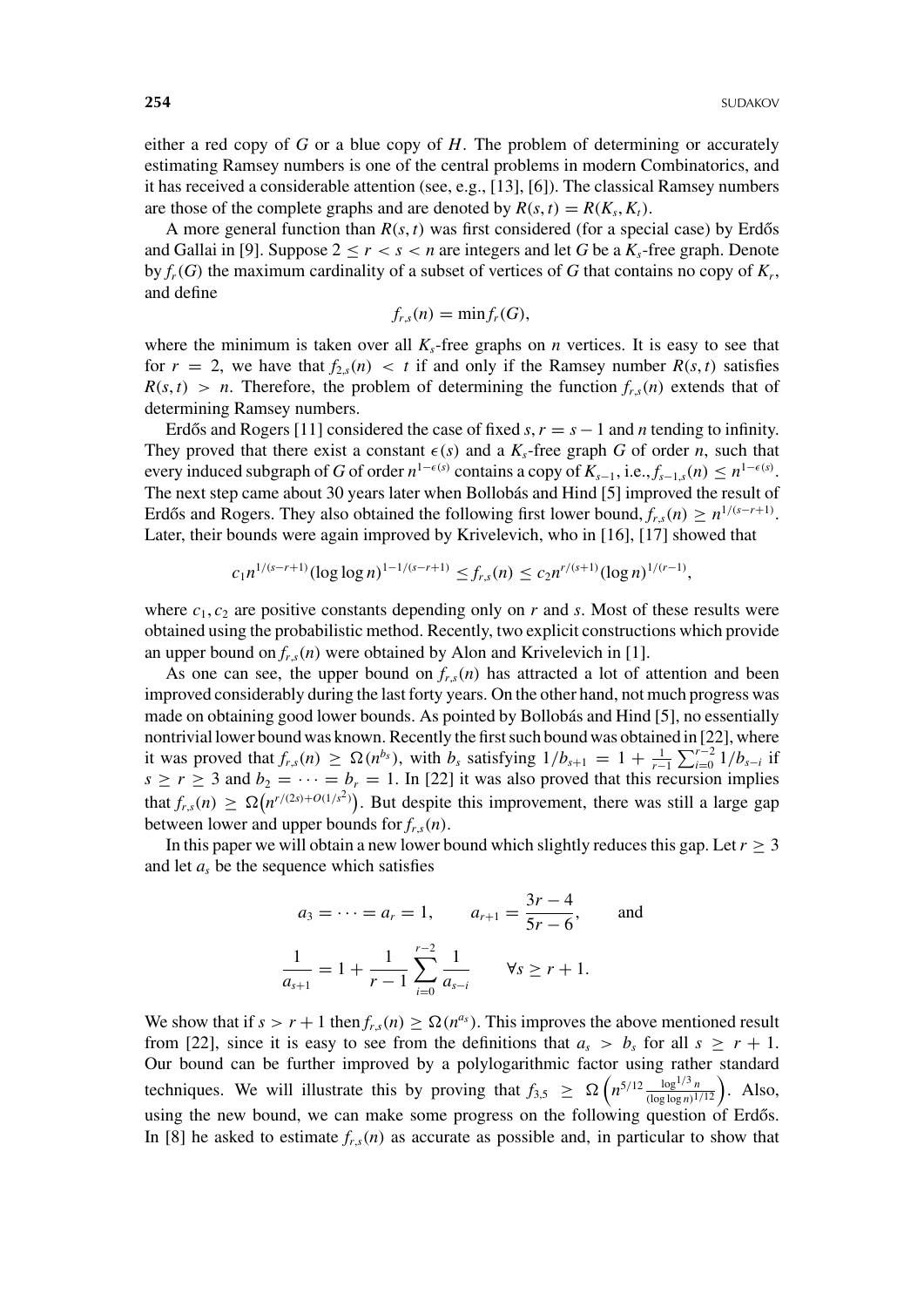$\lim_{n\to\infty} f_{r+1,s}(n)/f_{r,s}(n) = \infty$  for all  $r+1 < s$ . Our result, together with known upper bounds on  $f_{r,s}(n)$ , proves the above conjecture of Erdős for  $r = 2, 4 \le s \le 8$  and  $r = 3$ ,  $s = 6$ .

One of the main tools which we use to obtain an improved bound on  $f_{rs}(n)$  is a simple and yet powerful lemma, whose proof is based on probabilistic arguments. We believe that this lemma is of independent interest and might have additional applications. The two Ramsey-type results, which we discuss next, were both obtained using this lemma.

The *book* with *n* pages is the graph  $B_n$  consisting of *n* triangles sharing one edge. Ramsey problems involving books and their generalizations have been studied extensively by various researchers (see, e.g., [18] and its references). One of the problems, which was considered by Li and Rousseau, is to estimate the book-complete graph Ramsey numbers. In [18] they proved that for all sufficiently large *n* these numbers satisfy  $\frac{n^3}{44 \log^2 n}$  <  $R(B_n, K_n)$  <  $\frac{n^3}{\log(n/e)}$ . An interesting question which was left open is to determine the asymptotic behavior of  $R(B_n, K_n)$ . Here we make some progress in this direction. Using our main lemma, we can show that

$$
R(B_n, K_n) \leq O\left(\frac{n^3}{\log^{3/2} n}\right),\,
$$

thus reducing the gap between the upper and lower bounds.

Let *H* be a fixed *forbidden* graph and let *f* be a function of *n*. Denote by  $\mathbf{RT}(n, H, f(n))$ the maximum number of edges in an *H*-free graph *G* on *n* vertices which has no independent set of size  $f(n)$ . The problem of estimating this parameter was motivated by the classical Ramsey and Turán theorems and attracted a lot of attention during the last 30 years (see, e.g., the excellent survey [20] of Simonovits and Sós).

One of the first and probably one of the most celebrated results in Ramsey-Turán theory claims that  $\mathbf{RT}(n, K_4, o(n)) = (1+o(1))n^2/8$ . The upper bound was obtained by Szemerédi and the lower bound was proved by a surprising construction of Bollobás and Erdős. Despite the fact that this construction has independence number  $o(n)$ , it is not difficult to check that it is still rather large. So replacing  $o(n)$  by slightly smaller functions, like  $n/\log n$  or even  $n^{1-\delta}$  for some fixed  $\delta > 0$ , perhaps one could get smaller upper bounds on the number of edges. This natural question was posed in [10] and [20]. The first results in this direction were obtained in [21], where it was proved that  $\mathbf{RT}(n, K_4, n^{1-o(1)}) = o(n^2)$  together with the estimates for  $\mathbf{RT}(n, K_4, n^{1-\delta})$  for a few fixed values of  $\delta$ . In this paper we will further extend these results using our main lemma. We show that if  $0 < \delta \leq 2/3$  and *r* is an integer such that  $1/(r + 1) < \delta \leq 1/r$ , then

$$
\mathbf{RT}(n, K_4, n^{1-\delta}) \le \begin{cases} n^{2-\delta/(r+1)} & \text{for } \frac{r+1}{r^2+r+1} \le \delta, \\ n^{2-(r+2)\delta-1)/(2r+1)} & \text{for } \delta \le \frac{r+1}{r^2+r+1}. \end{cases}
$$

The rest of this paper is organized as follows. In the next section we prove our key lemma together with some of its immediate applications. First we obtain an improved bound on  $f_{3,5}(n)$ . We consider this case separately to illustrate our main ideas and also to show how our general bound for *fr*,*<sup>s</sup>*(*n*) can be improved by a polylogarithmic factor. Next we consider the book-complete graph Ramsey numbers and obtain an improvement of the result of Li and Rousseau. We conclude Section 2 with the proof of upper bounds on the Ramsey-Turán numbers of  $K_4$ . In Section 3 we study the general case of the Erdős-Rogers problem and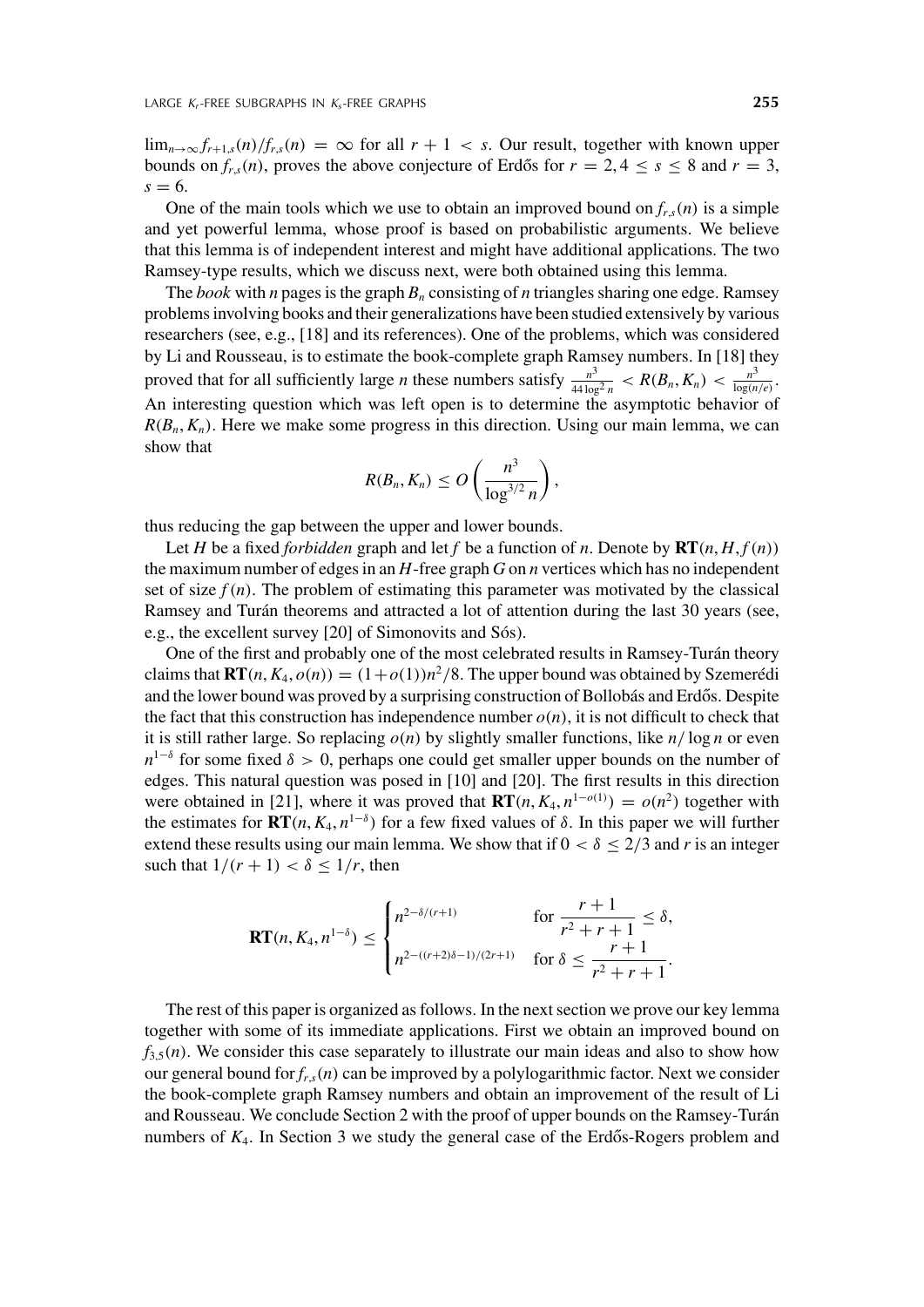show how to find large  $K_r$ -free subsets in  $K_s$ -free graphs. The final section of the paper contains some concluding remarks.

The most part of our notation is standard. Given a graph  $G = (V, E)$  and a vertex  $v \in V$ , let  $N(v)$  be the set of vertices of *G* adjacent to *v* and let  $d(v) = |N(v)|$  be the degree of *v*. For a subset  $W \subset V$  we denote by  $N^*(W)$  the set of all common neighbors in G of vertices from *W*. Moreover, for a pair of vertices  $u, v \in G$  the size of their common neighborhood is denoted by  $codeg(u, v) = |N^*(u, v)|$ . Throughout the paper we make no attempts to optimize various absolute constants. To simplify the presentation, we often omit floor and ceiling signs whenever these are not crucial. All logarithms are in the natural base *e*.

#### **2. THE KEY LEMMA AND ITS APPLICATIONS**

We start this section by proving our main lemma, which we think is of independent interest. Its proof is probabilistic and uses a variant of a process which may be called *dependent random choice*. This process and its extensions were recently developed by various researches and successfully applied to different Ramsey and Turán type problems (see, e.g., [21], [15], [3], [14], [12], and their references). After proving the key lemma, in the next three subsections we discuss its application to various Ramsey-type problems.

**Lemma 2.1.** Let  $i \geq 2$  be a positive integer and let  $G = (V, E)$  be a graph of order n *with average degree d such that, for every edge*  $e = (v, w)$  *of G, the number of common neighbors of v and w is at most a. Then G contains an induced subgraph with at least*  $\frac{d^i}{2n^{i-1}}$ *vertices and average degree at most*  $\frac{2a^i}{d^{i-1}}$ *.* 

*Proof.* Consider a subset  $I \subset V$  consisting of *i* (not necessarily distinct) vertices of *G* which we chose uniformly at random. Denote

$$
U = \{ v \in V \mid I \subseteq N(v) \}.
$$

Let  $X = |U|$  and let *Y* be the random variable counting the number of edges of *G* spanned by *U*. We estimate the expectations of *X* and *Y*.

$$
\mathbb{E}[X] = \sum_{v \in V} \left( \frac{|N(v)|}{n} \right)^i = \frac{1}{n^i} \sum_{v \in V} (d(v))^i \ge \frac{1}{n^i} n \left( \frac{\sum_{v \in V} d(v)}{n} \right)^i
$$

$$
= \frac{1}{n^{i-1}} \left( \frac{2|E(G)|}{n} \right)^i = \frac{d^i}{n^{i-1}},
$$

where the inequality follows from the convexity of  $f(x) = x^i$ . In order to estimate the expected value of *Y*, observe that for a fixed edge  $e = (v, w)$  of *G* the probability that both *v* and *w* are in *U* is precisely  $\left(\frac{codeg(v,w)}{n}\right)^i \leq (a/n)^i$ . As the number of edges of *G* is  $nd/2$  it follows that

$$
\mathbb{E}[Y] = \sum_{e \in E(G), e = (u,w)} \Pr[v, w \in U] \le \frac{nd}{2} \left(\frac{a}{n}\right)^i = \frac{da^i}{2n^{i-1}}.
$$

In particular, since *Y* is nonnegative in the case  $a = 0$  we get that *Y* is identically zero.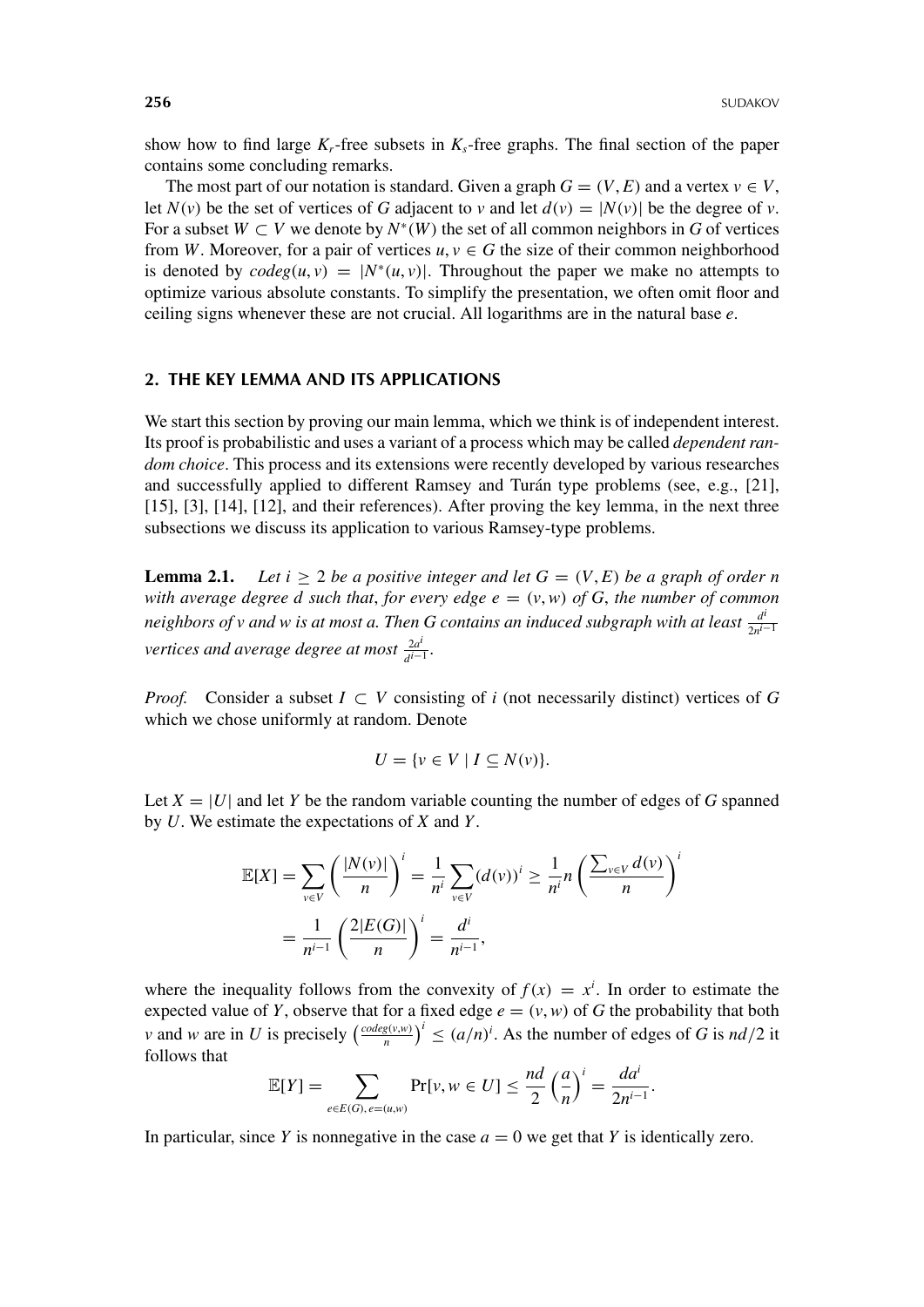Let *Z* be the random variable which we define as follows. If  $a = 0$ , then  $Z = X - \frac{d^i}{2n^i-1}$ ; otherwise  $Z = X - \frac{d^{i-1}}{a^i}Y - \frac{d^i}{2n^{i-1}}$ . By linearity of expectation it is easy to see that in both cases  $\mathbb{E}[Z] \geq 0$ . Hence there exists a choice of *I* for which  $Z \geq 0$ . Note that in this case *X* −  $\frac{d^f}{2n^{i-1}}$  ≥ *Z* ≥ 0 and *Y* ≤  $\frac{d^i}{d^{i-1}}$  (*X* − *Z*) ≤  $\frac{d^i}{d^{i-1}}$  *X*. Choose such an *I* and consider the subgraph of *G* induced by the set *U*. Then this graph has  $X \geq \frac{d^i}{2n^{i-1}}$  vertices and average degree at most  $2Y/X \leq \frac{2a^i}{d^{i-1}}$ .

Note that the assertion of this lemma holds trivially for  $i = 1$ . To see this, it is enough to consider the neighborhood of a vertex of maximum degree. Also the result of Lemma 2.1 is interesting only for  $a < d^2/n$ . Otherwise a stronger statement can be obtained using a simple averaging argument. Finally, we do not know if our result is tight and it would be very interesting to improve it.

#### **2.1. Triangle-Free Subsets in** *K***5-Free Graphs**

Here we show how using our Lemma 2.1 one can obtain an improved lower bound on  $f_{3,5}(n)$ . We consider this case separately to illustrate some ideas in the proof of our more general result which we present in Section 3 and also to indicate how the bound for  $f_{r,s}(n)$ can be improved by a polylogarithmic factor.

**Theorem 2.2.** *Every K*5*-free graph of order n contains a triangle-free subset of vertices of size*

$$
\Omega\left(n^{5/12}\frac{\log^{1/3}n}{(\log\log n)^{1/12}}\right).
$$

To prove this result we need a lower bound on the size of the maximum independent set in 3-uniform hypergraphs in which every pair of vertices is contained in only few edges. Such hypergraphs are usually called *uncrowded*. The following proposition is a corollary of more general result on the size of an independent set in uncrowded hypergraphs, obtained by Duke, Lefmann, and Rödl [7].

**Proposition 2.3.** *Let H be a* 3*-uniform hypergraph on n vertices and with m edges. Let*  $(m/n)^{1/2} \leq t$  and suppose there exist an  $\epsilon > 0$  such that the number of edges containing *any fixed pair of vertices of H is at most t*<sup>1− $\epsilon$ </sup>. Then H contains an independent set of size

$$
\alpha(H) \geq \Omega\left(\frac{n}{t} \log^{1/2} t\right).
$$

We also need the result of Shearer [19] on the size of an independent set in  $K_s$ -free graphs.

**Proposition 2.4.** *Let G be a K<sub>s</sub>-free (s*  $\geq$  *4 fixed) graph on n vertices with average degree at most d. Then the independence number of G has size at least*

$$
\alpha(G) \geq \Omega\left(\frac{n}{d} \left(\frac{\log d}{\log \log d}\right)\right).
$$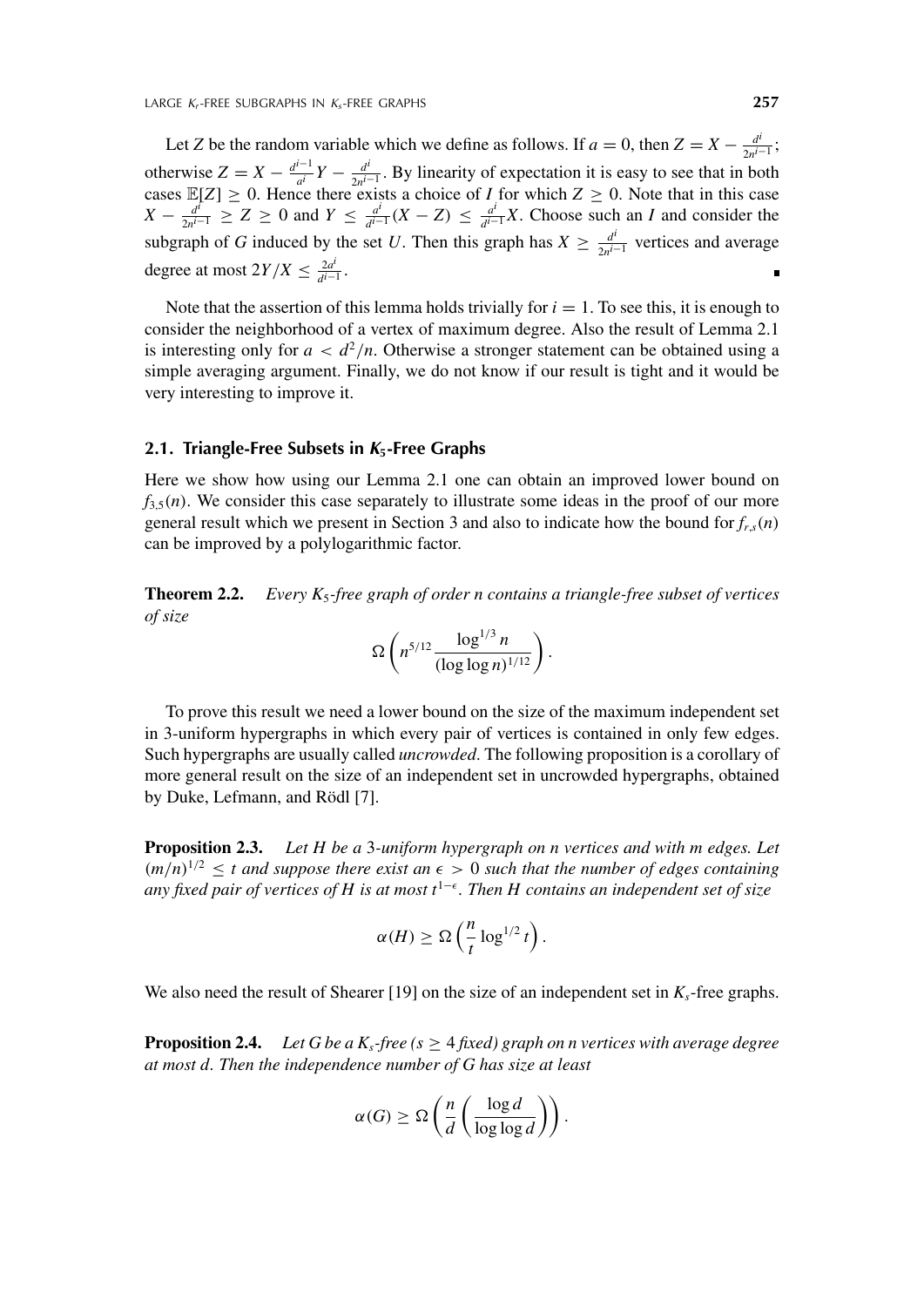Having finished all the necessary preparations, we are now ready to complete the proof of our first result.

*Proof of Theorem 2.2.* Let *G* be a  $K_5$ -free graph of order *n*. If it contains an edge  $(v, w)$ such that the number of common neighbors of *v* and *w* is at least  $n^{5/12} \frac{\log^{1/3} n}{(\log \log n)^{1/12}}$ , then this set is triangle-free and we are done. Thus we can assume that every edge of  $G$  is contained in at most  $a = n^{5/12} \frac{\log^{1/3} n}{(\log \log n)^{1/12}}$  triangles. If the average degree *d* of *G* is at least  $d \ge n^{3/4} (\log \log n)^{1/4}$  then, using Lemma 2.1 for  $i = 2$ , we conclude that *G* contains an induced subgraph with at least  $\frac{d^2}{2n} \geq \frac{1}{2} n^{1/2} (\log \log n)^{1/2}$  vertices and average degree at most  $\frac{2a^2}{d} \leq 2n^{1/12} \log^{2/3} n(\log \log n)^{-5/12}$ . Since this subgraph is also  $K_5$ -free, using Proposition 2.4, we obtain that it contains an independent set of size

$$
\Omega\left(\frac{n^{1/2}(\log\log n)^{1/2}}{n^{1/12}\log^{2/3} n(\log\log n)^{-5/12}}\left(\frac{\log n}{\log\log n}\right)\right) = \Omega\left(n^{5/12}\frac{\log^{1/3} n}{(\log\log n)^{1/12}}\right).
$$

Next suppose that the average degree *d* of *G* is at most  $d \leq n^{3/4} (\log \log n)^{1/4}$  and every edge of *G* is contained in at most  $n^{5/12} \frac{\log^{1/3} n}{(\log \log n)^{1/12}}$  triangles. Let *H* be a 3-uniform hypergraph whose vertices are the vertices of  $\dddot{G}$  and whose edges are the triangles of  $G$ . Denote by

$$
t = n^{7/12} \log^{1/6} n(\log \log n)^{1/12}.
$$

Then an easy calculation shows that the number *m* of the triangles in graph *G* is at most

$$
m \leq \frac{1}{3} |E(G)| \max_{(u,v)\in E(G)} codeg(u,v) \leq \frac{1}{6} nd \max_{(u,v)\in E(G)} codeg(u,v)
$$
  

$$
\leq \frac{n}{6} \Big( n^{3/4} (\log \log n)^{1/4} \Big) \Big( n^{5/12} \frac{\log^{1/3} n}{(\log \log n)^{1/12}} \Big) = \frac{n}{6} t^2.
$$

As the number of triangles containing any fixed pair of vertices of *G* is at most  $n^{5/12} \frac{\log^{1/3} n}{(\log \log n)^{1/12}} \ll t^{6/7}$ , we can apply Proposition 2.3 to conclude that the hypergraph *H* contains an independent set of size

$$
\Omega\left(\frac{n}{t}\log^{1/2}t\right) = \Omega\left(\frac{n}{n^{7/12}\log^{1/6}n(\log\log n)^{1/12}}\log^{1/2}n\right) = \Omega\left(n^{5/12}\frac{\log^{1/3}n}{(\log\log n)^{1/12}}\right).
$$

Since an independent set in *H* corresponds to an induced triangle-free subgraph of *G*, this completes the proof of the theorem.

#### **2.2. Book-Complete Graph Ramsey Numbers**

Recall that the book with *n* pages is the graph  $B_n$  consisting of *n* triangles sharing one edge. We shall prove the following theorem which improves the upper bound of Li and Rousseau [18] on the book-complete graph Ramsey numbers.

**Theorem 2.5.** *For all sufficiently large n,*  $R(B_n, K_n) \leq \frac{200n^3}{\log^{3/2} n}$ .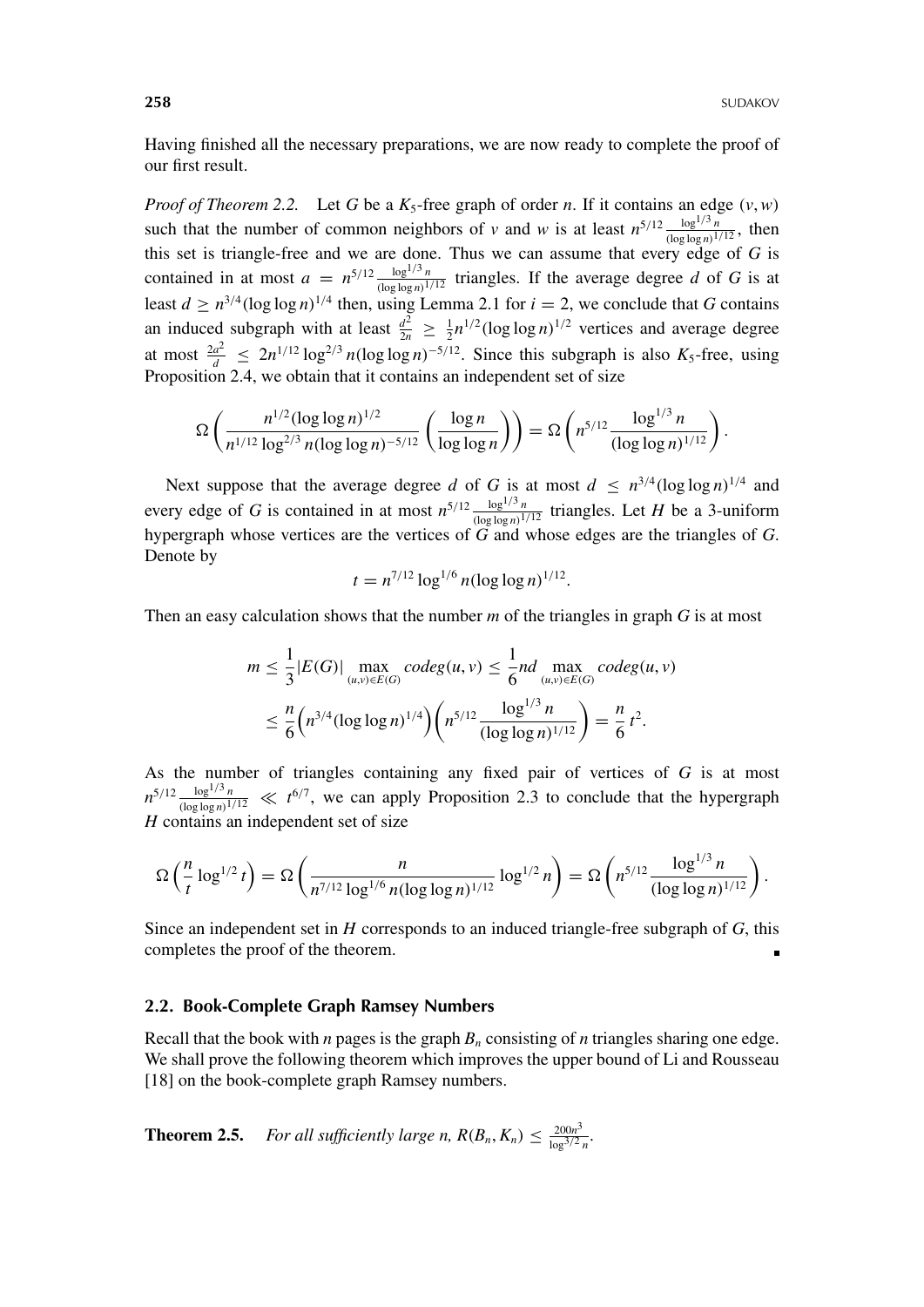In the proof of this result, in addition to Lemma 2.1, we will use the following well known bound  $(14)$ , Lemma 12.16) on the independence number of a graph containing few triangles (see also [2] for a more general result).

**Proposition 2.6.** *Let G be a graph on n vertices with average degree at most d and let m be the number of triangles in G. Then G contains an independent set of size at least*

$$
\frac{4n}{39d}(\log d - 1/2\log(m/n)).
$$

*Proof of Theorem 2.5.* Let *G* be graph of order  $N = \frac{200n^3}{\log^{3/2} n}$  not containing  $B_n$ . Denote by *d* the average degree of *G*. By definition, every edge of  $\tilde{G}$  is contained in at most  $a = n - 1$ triangles. Therefore the total number *m* of triangles in *G* is bounded by

$$
m < |E(G)| \max_{(u,v) \in E(G)} codeg(u,v) < Ndn.
$$

If  $d \leq \frac{10n^2}{\log^{1/2} n}$  then, by Proposition 2.6, *G* contains an independent set of size

$$
\frac{4N}{39d}(\log d - 1/2 \log(m/N)) \ge \frac{2N}{39d} \log(d/n) \ge (40/39 + o(1))n > n,
$$

and we are done.

Thus we can assume that the average degree of *G* is at least  $\frac{10n^2}{\log^{1/2} n}$ . Then, using Lemma 2.1 for  $i = 2$ , we obtain that *G* contains an induced subgraph with at least  $n' \ge \frac{d^2}{2N} \ge \frac{1}{4}n \log^{1/2} n$  vertices and average degree at most  $d' \le \frac{2a^2}{d} \le \frac{1}{5} \log^{1/2} n$ . Now to complete the proof note that, by Turán's theorem, this subgraph contains an independent set of size  $n'/(d'+1) \ge (5/4 + o(1))n > n$ .

#### **2.3. Ramsey-Turán Numbers of** *K***<sup>4</sup>**

Here we present an application of Lemma 2.1 to a problem which arises in Ramsey-Turán theory. For all  $0 < \delta \leq 2/3$ , we obtain the following estimate on the number of edges in a *K*<sub>4</sub>-free graph of order *n* which contains no independent set of size  $n^{1-\delta}$ .

**Theorem 2.7.** *Let*  $0 < \delta \le 2/3$  *and let r be an integer such that*  $1/(r + 1) < \delta \le 1/r$ . *Then*

$$
\mathbf{RT}\big(n, K_4, n^{1-\delta}\big) \leq \begin{cases} n^{2-\delta/(r+1)} & \text{for } \frac{r+1}{r^2+r+1} \leq \delta, \\ n^{2-(r+2)\delta-1)/(2r+1)} & \text{for } \delta \leq \frac{r+1}{r^2+r+1}. \end{cases}
$$

*Proof.* First consider the case when  $(r + 1)/(r^2 + r + 1) \le \delta \le 1/r$ . Let *G* be a *K*<sub>4</sub>-free graph on *n* vertices with at least  $n^{2-\delta/(r+1)}$  edges. It is enough to show that  $\alpha(G) \geq n^{1-\delta}$ . Since  $G$  is a  $K_4$ -free graph, note that the common neighborhood of any pair of adjacent vertices forms an independent set. Therefore, we can assume that any two adjacent vertices have at most  $a = n^{1-\delta}$  common neighbors. Using Lemma 2.1 for  $i = r + 1$  together with the fact that the average degree of *G* is  $d \geq 2n^{1-\delta/(r+1)}$ , we conclude that *G* contains an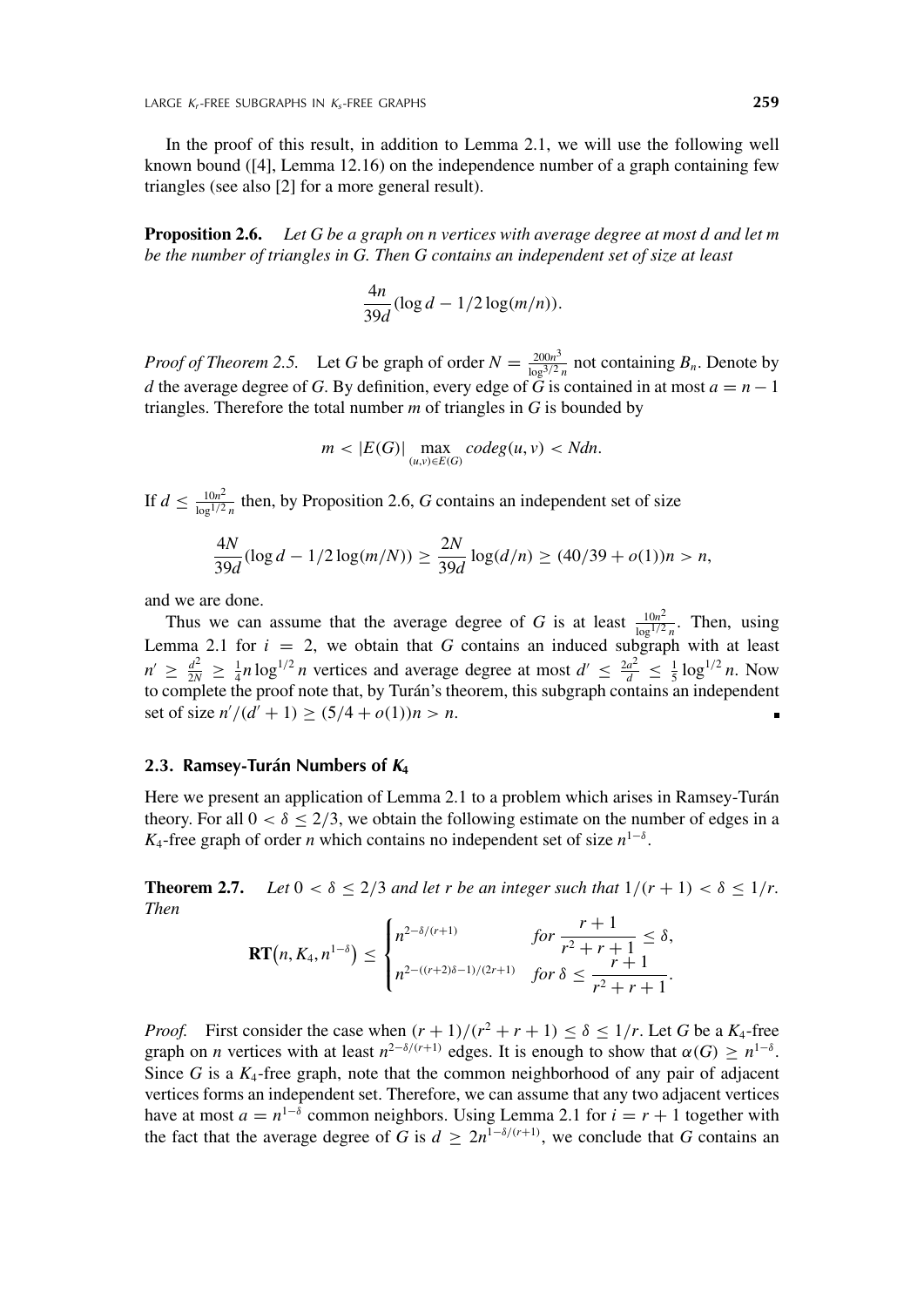induced subgraph on  $n' \geq d^{r+1}/(2n') \geq 2^r n^{1-\delta} \geq 2n^{1-\delta}$  vertices with average degree at most

$$
d' \le 2a^{r+1}/d^r \le 2^{-(r-1)}n^{1-\delta((r^2+r+1)/(r+1))} \le 1.
$$

Therefore, by Turán's theorem it contains an independent set of size at least  $n'/(d'+1) \ge$ *n*<sup>1−δ</sup> and we are done.

Now consider the case when  $\frac{1}{r+1} < \delta \leq \frac{r+1}{r^2+r+1}$ . Suppose *G* is a  $K_4$ -free graph on *n* vertices with at least  $n^{2-(r+2)\delta-1)/(2r+1)}$  edges. Similarly as before we can assume that any two adjacent vertices of *G* have at most  $a = n^{1-\delta}$  common neighbors. The average degree of *G* is  $d \ge 2n^{1-(r+2)\delta-1)/(2r+1)}$ . Again using Lemma 2.1 for  $i = r + 1$  we obtain that *G* contains an induced subgraph on

$$
n' \ge \frac{d^{r+1}}{2n^r} \ge 2^r n^{1-\frac{(r+1)(r+2)\delta-(r+1)}{2r+1}} \ge 2n^{1-\frac{(r+1)(r+2)\delta-(r+1)}{2r+1}}
$$

vertices with average degree at most

$$
d' \le \frac{2a^{r+1}}{d^r} \le 2^{-(r-1)} n^{\frac{r+1-(r^2+r+1)\delta}{2r+1}} \le n^{\frac{r+1-(r^2+r+1)\delta}{2r+1}}.
$$

Therefore, by Turán's theorem, it contains an independent set of size at least  $n'/(d'+1) \ge$ *n*<sup>1−δ</sup>. This completes the proof.

*Remark.* Note that, since  $G$  is  $K_4$ -free graph we can estimate the size of the independent set in the above proof by using Proposition 2.4 instead of Turán's theorem. When  $1/(r+1)$  <  $\delta < ((r+1)/(r^2+r+1))$  this indeed gives an improvement by polylogarithmic factor. We leave the details of this computations to the interested reader.

#### **3. LARGE** *Kr***-FREE SUBGRAPHS IN** *Ks***-FREE GRAPHS**

In this section we obtain a new lower bound on the maximum size of a *Kr*-free subgraph of a  $K_s$ -free graph for all  $r > 3$  and  $s > r + 1$ . This bound can be easily improved by a polylogarithmic factor using Proposition 2.4 together with results on uncrowded hypergraphs. In the previous section we show how this can be done for  $f_{3,5}(n)$ , but the computations for the general case are much more involved. Therefore, in order to clarify the presentation, we omit them here and will only concentrate on obtaining the best possible exponent of *n* in our result.

**Theorem 3.1.** *Let*  $r \ge 3$  *be a fixed integer and let*  $a_k(r)$  *satisfies the following recurrence relation*

$$
a_i = 1,
$$
  $-(r-3) \le i \le 0,$   $a_1 = \frac{3r-4}{5r-6},$  and  

$$
\frac{1}{a_{k+1}} = 1 + \frac{1}{r-1} \sum_{j=0}^{r-2} \frac{1}{a_{k-j}}, \quad \forall k \ge 1.
$$

*Then*  $f_{r,r+k}(n) \geq \Omega(n^{a_k})$  for all  $k \geq 2$ *.*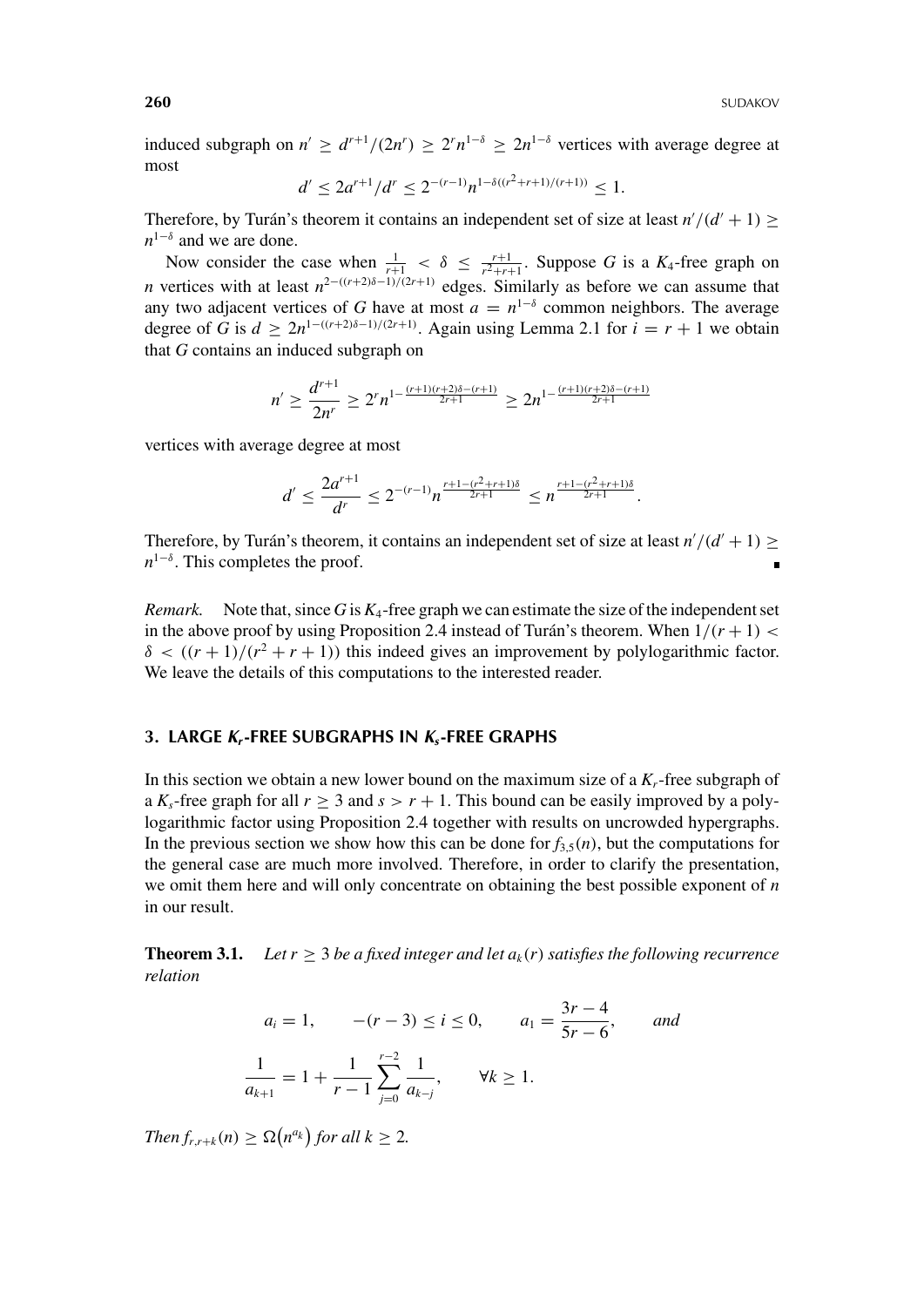We need the following well-known Turán-type estimate on the size of a maximum independent set in *r*-uniform hypergraphs. We include its short proof for the sake of completeness.

**Lemma 3.2.** *Let*  $r \geq 3$  *and let*  $H = (V, E)$  *be an r-uniform hypergraph on n vertices with m edges. If m < n/r edges, then*  $\alpha(H) > n/2$ , and if  $m \ge n/r$ , then H contains an *independent set of size*

$$
\alpha(H) > \frac{1}{3} \frac{n}{(m/n)^{1/(r-1)}}.
$$

*Proof.* If  $m < n/r$ , then, by deleting one vertex from every edge of *H*, we obtain an independent set of size  $n - m > n/2$ . Now suppose that  $m \ge n/r$ . Choose a random subset *V*<sub>0</sub> of *V* by taking each  $v \in V$  into *V*<sub>0</sub> independently with probability  $p = (n/(rm))^{1/(r-1)}$ . Define random variables *X*, *Y* by letting *X* be the number of vertices in  $V_0$  and letting *Y* be the number of edges spanned by  $V_0$ . Then by linearity of expectation there exists a set  $V_0$ , for which

$$
X - Y \ge np - mp^{r} = \frac{r - 1}{r^{r/(r-1)}} \frac{n}{(m/n)^{1/(r-1)}} > \frac{1}{3} \frac{n}{(m/n)^{1/(r-1)}}.
$$

Fix such a set  $V_0$  and for every edge spanned by  $V_0$  delete from  $V_0$  an arbitrary vertex of this edge. This produces an independent set of the size guaranteed by assertion of the lemma.

**Lemma 3.3.** *Given graph a G* =  $(V, E)$  *and a positive integer*  $r \geq 3$ *, let h<sub>i</sub> be the maximum number of common neighbors of a subset I of vertices of G, where I is a clique of size*  $2 \le i \le r - 1$ *. Then the number of copies in G of the complete graph K<sub>r</sub> is bounded by*  $|E(G)| \cdot \prod_{i=2}^{r-1} h_i$ .

*Proof.* For every edge  $(v_1, v_2)$  of *G* the number of copies of  $K_r$  which contain  $(v_1, v_2)$  can be very roughly estimated as follows. Let  $\{v_1, v_2, \ldots, v_r\}$  form a clique. Note that for every  $2 \leq i \leq r - 1$  the vertex  $v_{i+1}$  is a common neighbor of the *i*-clique  $\{v_1, v_2, \ldots, v_i\}$  and  $\prod_{i=2}^{r-1} h_i$  *r*-cliques which contain *e* and the total number of *r*-cliques in *G* is bounded by therefore can be chosen in at most  $h_i$  ways. This implies that altogether there are at most  $|E(G)| \cdot \prod_{i=2}^{r-1} h_i.$ 

**Lemma 3.4.** *Let*  $r \geq 3$  *be an integer and let G be a*  $K_{r+2}$ *-free graph such that the largest K<sub>r</sub>*-free subset of G has size at most h. Then for every  $2 \le t \le r$  G contains at most

$$
O\left(h^{t-2+\frac{11r-12}{3r-4}}\right)
$$

*copies of the complete graph*  $K_t$ .

*Proof.* Let  $h_i$  be the maximum number of common neighbors of a subset *I* of vertices of *G*, where *I* is a clique of size  $2 \le i \le r - 1$ . Clearly by definition  $h_i \le h_2$  for every  $i \ge 2$ . Since *G* is a  $K_{r+2}$ -free graph, we note that the common neighborhood of any pair of adjacent vertices is *Kr*-free. Therefore, such pairs have at most *h* common neighbors and so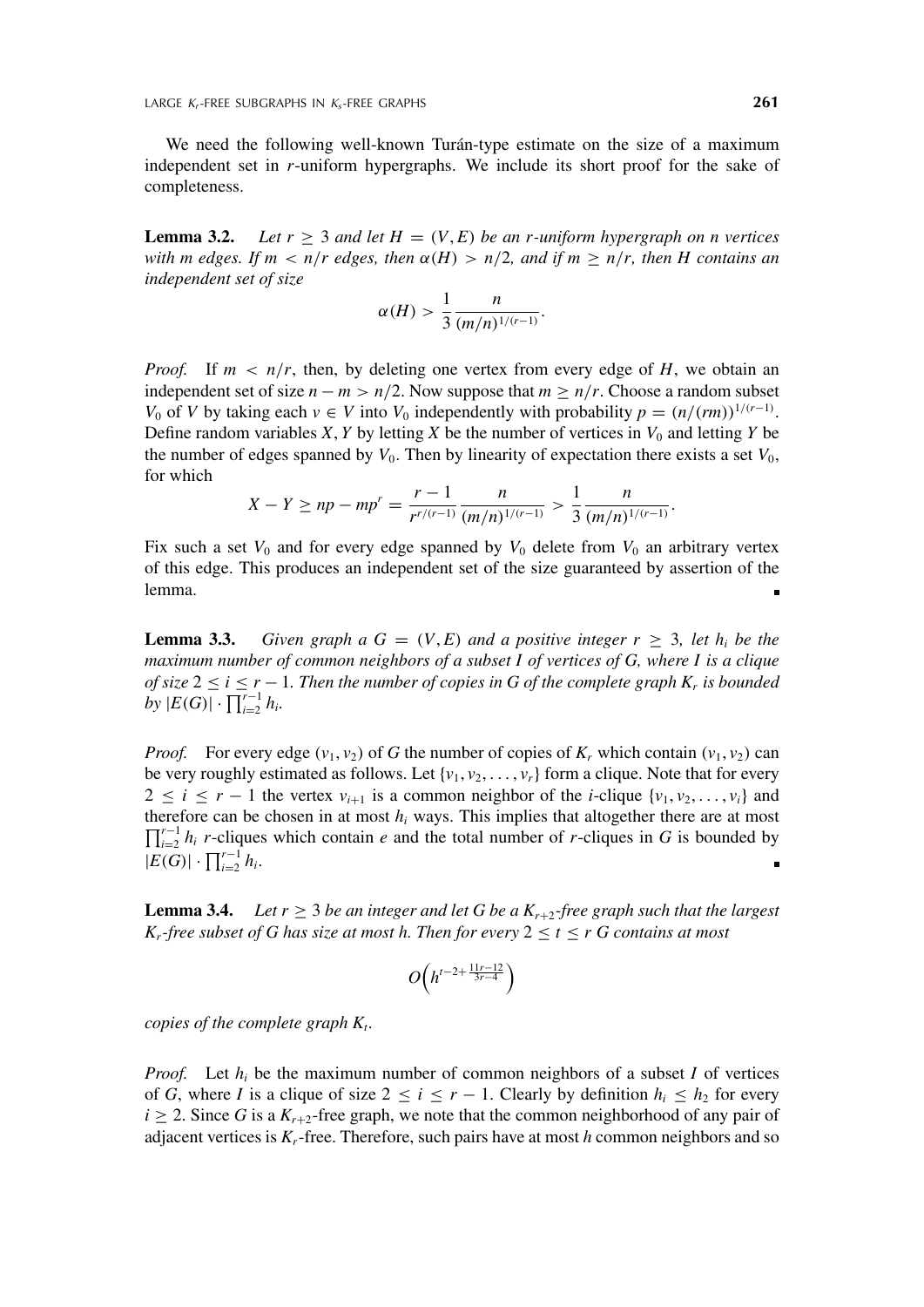$h_2 \leq h$ . It is easy to see that it is enough to prove that the number of edges in *G* is bounded by  $O(h^{(11r-12)/(3r-4)})$ . Indeed, together with Lemma 3.3 this implies that the number of *t*-cliques in *G* is at most

$$
|E(G)| \cdot \prod_{i=2}^{t-1} h_i \leq |E(G)| \cdot h^{t-2} = O\Big(h^{t-2+\frac{11r-12}{3r-4}}\Big).
$$

Suppose, for the sake of contradiction, that *G* has  $e > (3h)^{(11r-12)/(3r-4)}$  edges. If the number of vertices of *G* is *n* ≤  $e^{(6r-6)/(11r-12)}$  then the average degree of *G* is at least  $d = 2e/n \geq 2e^{(5r-6)/(11r-12)}$ . Therefore, using Lemma 2.1 for  $i = 2$ , we conclude that *G* contains an induced subgraph on  $n' \geq d^2/(2n) \geq 2e^{(4r-6)/(11r-12)}$  vertices with average degree at most  $d' \leq 2h^2/d \leq e^{(r-2)/(11r-12)}$ . Thus by Turán's theorem it contains an independent set of size at least  $n'/(d'+1) > e^{(3r-4)/(11r-12)} > h$ , a contradiction.

Now we can assume that  $n \geq e^{(6r-6)/(11r-12)}$ . Let *H* be an *r*-uniform hypergraph whose vertices are the vertices of  $G$  and whose edges are all copies of  $K_r$  contained in the graph *G*. Clearly, by definition, an independent set in *H* corresponds to an induced  $K_r$ -free subgraph of *G*. Denote by *m* the number of edges in *H*. Then by Lemma 3.3 we have that  $m \leq h^{r-2} |E(G)| \leq e^{1 + ((3r-4)(r-2))/(11r-12)} = e^{(3r^2+r-4)/(11r-12)}$ . Now, using Lemma 3.2, we obtain that *H* contains an independent set (i.e.,  $K_r$ -free subset of *G*) of size

$$
\alpha(H) > \frac{n}{3(m/n)^{1/(r-1)}} = \frac{n^{r/(r-1)}}{3m^{1/(r-1)}} \ge \frac{1}{3} e^{\frac{6r^2 - 6r}{(r-1)(11r-12)} - \frac{3r^2 + r - 4}{(r-1)(11r-12)}}
$$

$$
= \frac{1}{3} e^{\frac{3r^2 - 5r + 4}{(r-1)(11r-12)}} = \frac{1}{3} e^{\frac{3r - 4}{11r-12}} > h.
$$

This contradiction completes the proof of the lemma.

*Proof of Theorem 3.1.* Let  $a_k$  be a sequence which satisfies

$$
a_i = 1, \t -(r - 3) \le i \le 0, \t a_1 = \frac{3r - 4}{5r - 6}, \t and
$$
  

$$
\frac{1}{a_{k+1}} = 1 + \frac{1}{r - 1} \sum_{j=0}^{r-2} \frac{1}{a_{k-j}}, \t \forall k \ge 1,
$$
 (1)

and let *G* be a graph on *n* vertices, not containing a clique of size  $r + k$ . We prove that *G* contains a  $K_r$ -free subset of size  $\Omega(n^{a_k})$  by induction on *k*.

If  $k = 2$ , then *G* is  $K_{r+2}$ -free and  $a_2 = \frac{3r-4}{6r-6}$ . Denote by *h* the size of the largest  $K_r$ -free subset of *G*. Let *H* be a *r*-uniform hypergraph whose vertices are the vertices of *G* and whose edges are all copies of *Kr* contained in graph *G*. Clearly, by definition, an independent set in *H* corresponds to an induced  $K_r$ -free subgraph of *G* and has size at most *h*. By Lemmas 3.4 and 3.2 we have that the number of edges of *H* is  $m \leq O(h^{r-2+(11r-12)/(3r-4)})$ and it contains an independent set of size  $h \ge \alpha(H) \ge \frac{n}{3(m/n)^{1/(r-1)}}$ . This implies that  $h \geq \Omega(n^{(3r-4)/(6r-6)})$  and completes the proof for  $k = 2$ .

Next suppose that our statement is true for all  $k' \leq k$  and let G be a graph not containing a clique of size  $r + (k+1)$ . For very  $2 \le i \le r-1$ , let  $h_i$  be the maximum number of common neighbors of an *i*-clique of *G*, and let *d* be the maximum degree of *G*. First, consider the case when  $k \ge r$ . Suppose that  $2 \le i \le r - 1$  and let *I* be an *i*-clique of *G*. By definition, the subgraph of *G* induced by the set  $N^*(I)$  contains no clique of size  $r + (k+1-i)$ . Therefore,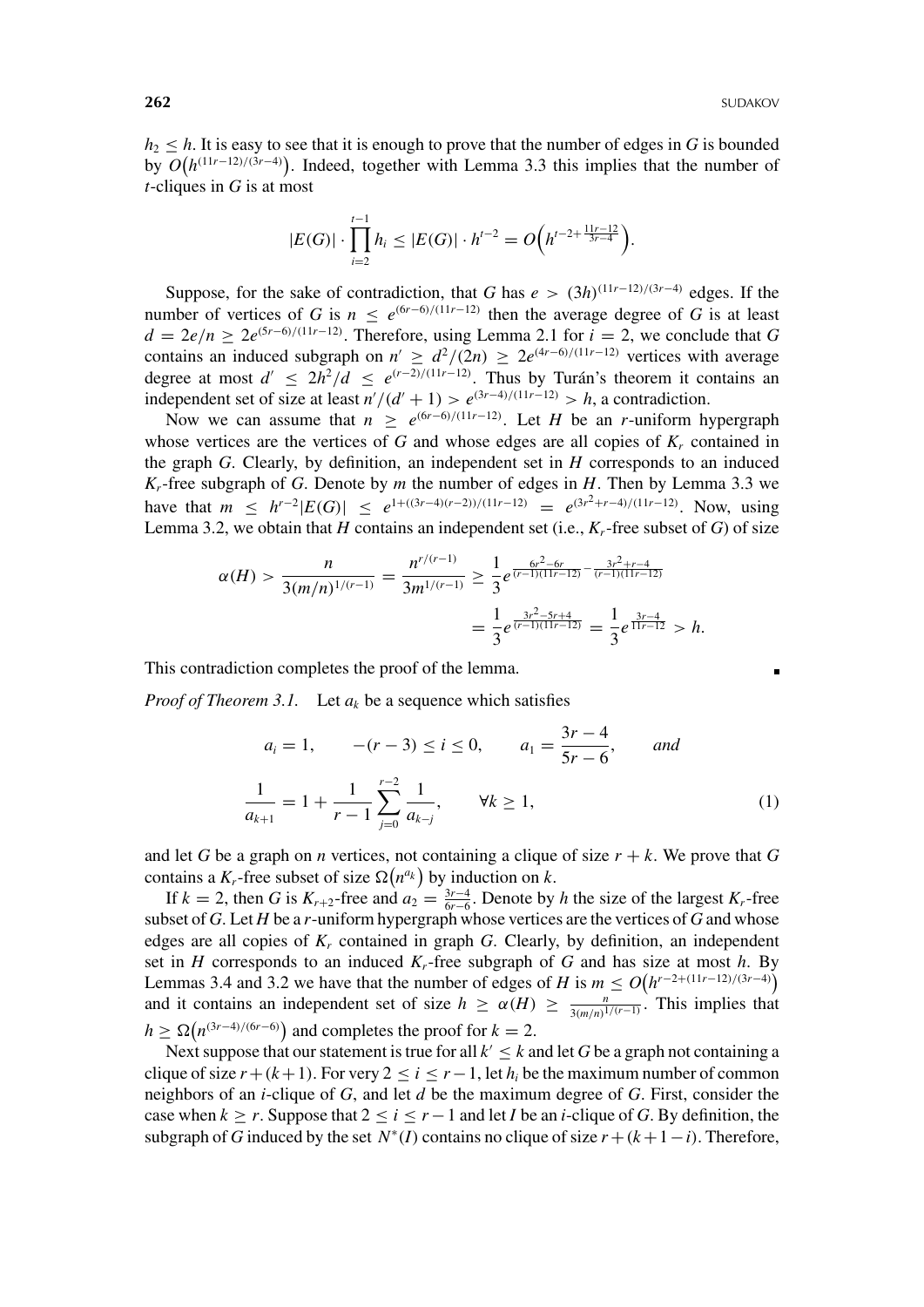if  $|N(I)| \ge n^{a_{k+1}/a_{k+1-i}}$ , then by the induction hypothesis  $G[N^*(I)]$  contains a  $K_{I}$ -free set of size

$$
\Omega\big(|N^*(I)|^{a_{k+1-i}}\big)=\Omega(n^{a_{k+1}}),
$$

and we are done. Hence we can assume that  $d \leq n^{a_{k+1}/a_k}$  and  $h_i \leq n^{a_{k+1}/a_{k+1}-i}$  for every  $2 \le i \le r - 1$ .

Let *H* be a *r*-uniform hypergraph whose vertices are the vertices of *G* and whose edges are all copies of  $K_r$  contained in graph  $G$ . Then by Lemma 3.3 we can bound the number of edges of *H* by

$$
m \leq |E(G)| \cdot \prod_{i=2}^{r-1} h_i \leq nd \cdot \prod_{i=2}^{r-1} h_i \leq n^{1+\sum_{i=1}^{r-1} \frac{a_{k+1}}{a_{k+1-i}}}.
$$

We may also assume that  $m \geq n/r$ , since otherwise *H* contains an independent set of size  $\Omega(n)$ . Thus, we can apply Lemma 3.2 to show that the hypergraph *H* contains an independent set of size

$$
\Omega\left(\frac{n}{(m/n)^{1/(r-1)}}\right) = \Omega\left(n^{1-\frac{a_{k+1}}{r-1}\sum_{i=1}^{r-1}\frac{1}{a_{k+1-i}}}\right) = \Omega\left(n^{1-\frac{a_{k+1}}{r-1}\sum_{j=0}^{r-2}\frac{1}{a_{k-j}}}\right).
$$

This completes the proof of the first case, since from the recurrence relation (1) it is easy to see that

$$
a_{k+1} = 1 - \frac{a_{k+1}}{r-1} \sum_{j=0}^{r-2} \frac{1}{a_{k-j}}.
$$

Next consider the case when  $2 \le k \le r - 1$ . Then, similarly as above, by the induction hypothesis we can assume that  $|N^*(I)| \leq n^{a_{k+1}/a_{k+1}-i}$  for every clique *I* in *G* now only of size  $1 \le i \le k - 2$ . This implies that the maximum degree of *G* is  $d \le n^{a_{k+1}/a_k}$  and the maximum number of common neighbors of every clique of size *i* is  $h_i \leq n^{a_{k+1}/a_{k+1-i}}$  for all  $2 \le i \le k - 2$ . Let *J* be a clique of size  $k - 1$  in *G*. By definition, an induced subgraph  $G[N^*(J)]$  contains no clique of size  $r+2$  and its largest  $K_r$ -free subgraph has size  $h \leq n^{a_{k+1}}$ . Hence, by Lemma 3.4, it contains at most

$$
O\left(n^{a_{k+1}\left(\frac{11r-12}{3r-4}+r-k-1\right)}\right)=O\left(n^{a_{k+1}\left(1/a_2+1/a_1+\sum_{i=-r+k+2}^{0}1/a_i\right)}\right)
$$

copies of the complete graph *Kr*−*k*+1. Then, similarly as in proof of Lemma 3.3, we can bound the total number of *r*-cliques in *G* by

$$
m \leq \left(nd \cdot \prod_{i=2}^{k-2} h_i\right) O\left(n^{a_{k+1}\left(1/a_2 + 1/a_1 + \sum_{i=-r+k+2}^{0} 1/a_i\right)}\right)
$$
  

$$
\leq O\left(n^{1 + \frac{a_{k+1}}{a_k} + \sum_{i=2}^{k-2} \frac{a_{k+1}}{a_{k+1-i}} \cdot n^{\sum_{i=k-1}^{r-1} \frac{a_{k+1}}{a_{k+1-i}}}\right)
$$
  

$$
= O\left(n^{1 + \sum_{i=1}^{r-1} \frac{a_{k+1}}{a_{k+1-i}}}\right).
$$

Now we can finish the induction step in the same way as in the first case.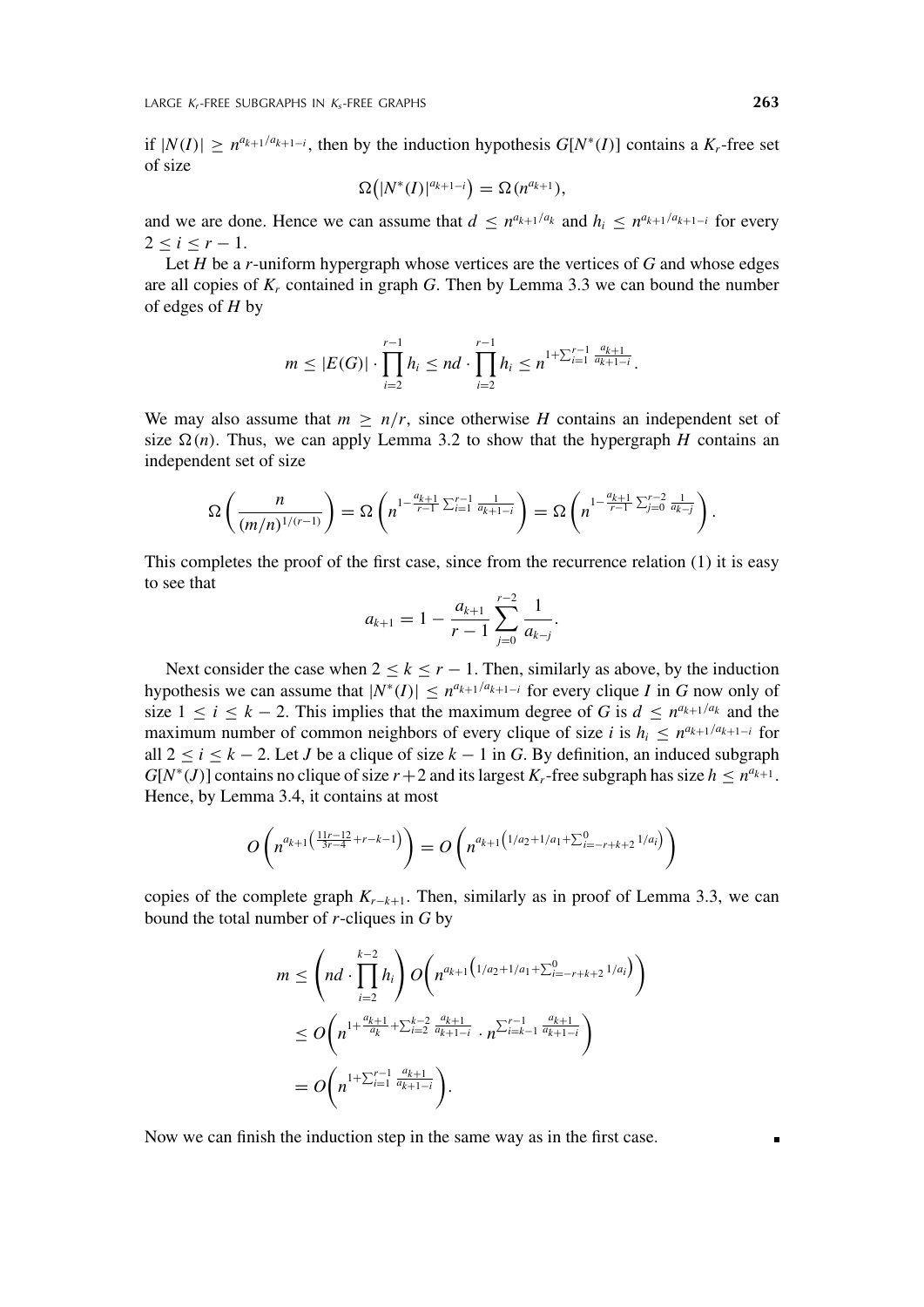Using Theorem 3.1 together with some arguments from [22] one can show that  $1/a_k$  is asymptotically  $\frac{2}{r}k + c(r)$ , for some constant *c* depending only on *r*. Therefore, when *r* and *k* are large, this theorem gives only slightly improvement of the result in [22]. On the other hand, for small *r* and *k* this improvement is more substantial. In particular, Theorem 3.1 together with the known upper bound on  $f_{r,s}(n)$  immediately implies an affirmative answer to the following cases of the Erdős conjecture mentioned in the introduction.

**Corollary 3.5.** *If*  $4 \le s \le 8$ *, then*  $\lim_{n\to\infty} \frac{f_{3,s}(n)}{f_{2,s}(n)} = \infty$ *. We also have*  $\lim_{n\to\infty} \frac{f_{4,6}(n)}{f_{3,6}(n)} = \infty$ *.* 

*Proof.* Computing the values of the sequence  $a_s(r)$  from Theorem 3.1 we obtain that  $f_{3,5} \ge n^{5/12}$ ,  $f_{3,6} \ge n^{10/31}$ ,  $f_{3,7} \ge n^{4/15}$ ,  $f_{3,8} \ge n^{40/177}$  and  $f_{4,6} \ge n^{4/9}$ . This, together with the estimate  $f_{3,4} \geq n^{1/2}$  and the upper bound  $f_{r,s}(n) \leq n^{r/(s+1)} (\log n)^{1/(r-1)}$  implies the corollary.

## **4. CONCLUDING REMARKS**

- In this paper we obtained an improved lower bound on  $f_{rs}(n)$  for all  $s > r + 1$ . Nevertheless, it is easy to see that the gap between our result and the known upper bounds is still relatively large and it would be very interesting to close it. In case when  $r = s - 1$  the exponent in the current lower bound is  $1/2$  and our methods are not sufficient to improve it. On the other hand, the best upper bound for this case has the form  $n^{1-\epsilon(s)}$  where  $\epsilon(s)$  tends to zero when *s* tends to infinity. It is an intriguing open question to decide if for every  $0 < \delta < 1$ , the value of  $f_{s-1,s}(n)$  is greater than  $n^{1-\delta}$  for sufficiently large *s*. Even to obtain a lower bound for *fs*−1,*<sup>s</sup>*(*n*) with exponent strictly larger than 1/2 would be extremely interesting.
- Another question which remains open is to understand the asymptotics of the bookcomplete graph Ramsey numbers  $R(B_n, K_n)$ . We think that the new upper bound for these numbers which we obtain here gives some indication that the current lower bound for  $R(B_n, K_n)$  determines its correct behavior. Therefore, we conjecture that  $R(B_n, K_n) = \Theta(n^3/\log^2 n).$
- The upper bound on the  $\mathbf{RT}(n, K_4, n^{1-\delta})$  which we obtain in Theorem 2.7 is probably far from being tight and one should try to improve it. Also it would be interesting to construct dense  $K_4$ -free graphs which have small independence number. This will give lower bounds on the Ramsey-Turán numbers of *K*4. One construction, which unfortunately gives a weak result, can be obtained as follows. Let  $G$  be a  $K_4$ -free graph of order *t* which has  $\Omega(t^{8/5})$  edges and contains no independent set of size  $O(t^{2/5} \log t)$ . Such graph can be obtained by taking an appropriate subgraph of the random graph  $G(t, p)$ ,  $p = ct^{-2/5}$  for some small constant *c* (see [17] for details). Replace each vertex of *G* by an independent set of size *k* and connect two vertices in the new graph if and only if the corresponding vertices of *G* are connected by an edge. It is easy to see that this gives a  $K_4$ -free graph of order *kt* with  $\Omega(k^2 t^{8/5})$  edges whose independence number is  $O(kt^{2/5} \log t)$ . Taking  $n = t^{3/(5\delta)} (\log t)^{-1/\delta}$  and  $k = n/t$ , we obtain a construction of a *K*4-free graph of order *n* with *n*<sup>2</sup>−2δ/3−*o*(1) edges and with no independent set of size  $O(n^{1-\delta})$ .

#### **ACKNOWLEDGMENT**

We thank Peter Keevash and anonymous referees for helpful comments.